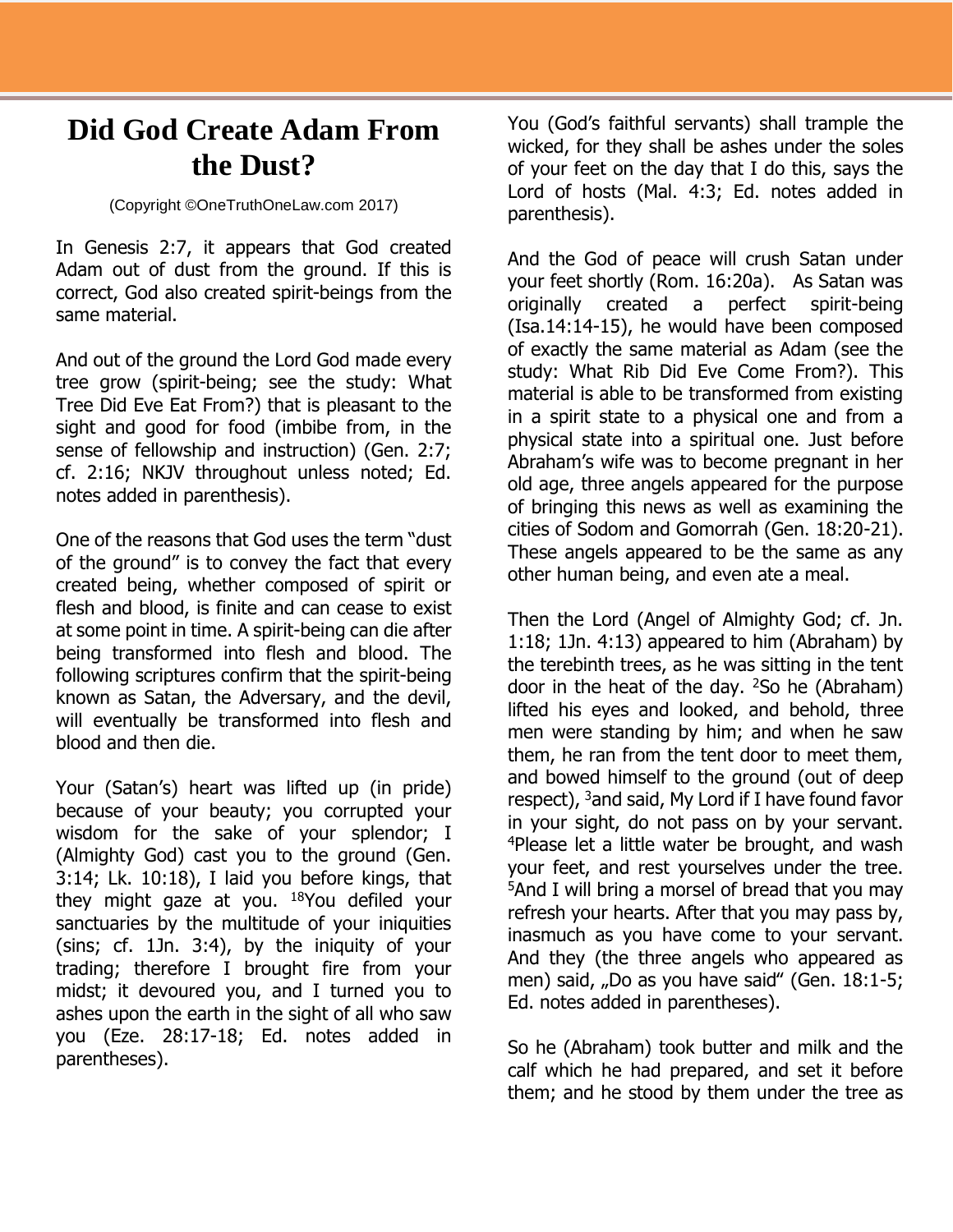they ate (Gen. 18:8; Ed. notes added in parenthesis).

These three angels not only appeared as men but also ate a meal. This is proof that spiritbeings are able to be transformed into a physical form - if Almighty God deems it necessary.

Regarding the resurrection of the dead mentioned in Thessalonians 4:17, there is an example of physical beings being transformed in the twinkling of an eye (1Cor. 15:52) to spiritbeings at the time of Christ's return to rule this planet.

Then we (God's faithful servants) who are alive and remain shall be caught up together with them (God's servants who died before Christ's return) in the clouds (Ac. 1:9-11) to meet the Lord in the air. And thus we shall always be with the Lord (1Thes. 4:17).

As Jesus Christ's physical body was not to undergo corruption after his death and burial, it would have been transformed into a spirit body, which is what his disciples saw, following his three days and three nights in the grave.

For David, after he had served in his generation by the will of God, fell asleep (died), was buried with his fathers, and underwent decay; <sup>37</sup>but he (Jesus Christ) whom God (our Father) raised up (from the dead) underwent no decay (Ac. 13:36- 37; Ed. notes added in parentheses).

Then, the same day (that Mary Magdalene had seen Christ after his resurrection) at evening, being the first day of the week (Sunday, which commenced at dark after the weekly Sabbath; see the study: How to Determine the Beginning and End of the Day), when the doors were shut where the disciples were assembled, for fear of the Jews, Jesus came and stood in the midst, and said to them, "Peace be with you."  $20$ Now

when he had said this, he showed them his hands and his side. Then the disciples were glad when they saw the Lord (Jn. 20:19-20; Ed. notes added in parentheses).

Not only did Christ show the disciples the holes in his body, he had Thomas put his hands into these holes (Jn. 20:27). After being dead for three days and three nights, Christ was transformed from a physical being to a spiritbeing (Jn. 20:17) and then reappeared in a physical form (to his disciples after his resurrection). So, the material that God describes as the dust of the ground is not limited to physical dust or dirt. It is the building block from which God formed all His created beings whether they are spirit or physical. Almighty God also likens this material to clay that a human potter would use in fashioning different vessels. This is metaphoric language, just as we see with the use of the word "dust," and not meant to be taken literally.

Does not the potter (Almighty God) have power over the clay (living beings), from the same lump to make one vessel for honor and another for dishonor (Rom. 9:21; Ed. notes added in parentheses).

It may seem strange that God uses language in a manner that makes understanding His truth more difficult, but Christ explained to his disciples that his Father calls people progressively, and is not calling everyone at this time. Therefore, Almighty God speaks through parables and metaphors in order to reveal His truth to those who seek to obey Him.

And the disciples (of Christ) drew near and said to him, "For what reason do you speak to them (public at large) in parables?" <sup>11</sup>And he answered and said to them, "To you (Christ's disciples) it has been given to know the mysteries of the kingdom of the heavens, but to them it has not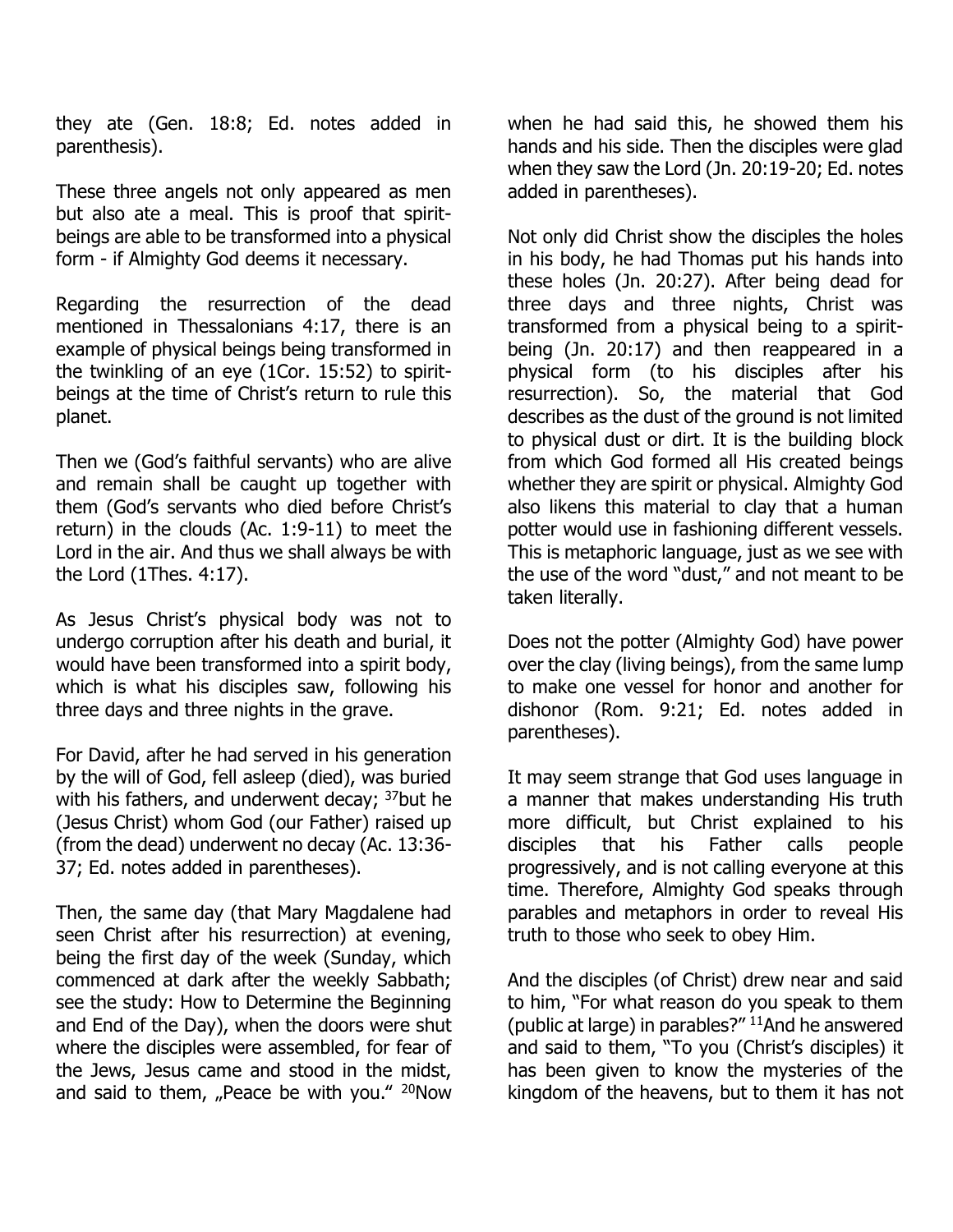(yet) been given (Mt. 13:10-11; RNT, cf. Mk. 4:10-12; Ed. notes added in parentheses).

For many are called, but few (at this time) are chosen (Mt. 22:14; Ed. notes added in parenthesis).

The apostle Paul understood that Almighty God uses symbolic language to reveal His truth to those who seek to obey Him.

I (Paul) now rejoice in my sufferings for you (the church at Colossae), and fill up in my flesh what is lacking in the afflictions of Christ, for the sake of his body, which is the church (cf. Eph. 5:32),  $25$ of which I became a minister (servant) according to the stewardship from God which was given to me for you, to fulfill the word of God, <sup>26</sup>the secret or hidden truth which has been hidden from ages and from generations, but now has been revealed to His (Almighty God's) saints (those who have repented of sin and been baptized; Col. 1:24-26; cf. Ac. 2:38; Ed. notes added in parentheses).

So, it is through symbolic language that Almighty God describes how He created both the spirit and physical realms. As Adam was not originally created in a sinful flesh and blood form (Rom. 8:3, 8), God used a material that He describes figuratively as dust or dirt, and it represents a substance that is not correctly understood by mankind due to the taking of metaphorical phrases/verses literally and making assumptions regarding the meaning of certain words. Again, as this substance originates in the spirit realm it is first and foremost spiritual in nature, although it can be transformed into a physical form so that sin can be dealt with (Heb. 9:22; see the appendix below for further explanation of sin as it relates to the physical state).

Once Adam was created (Gen. 2:7), he became a "living soul" (living being). It has been

assumed incorrectly that this phrase means that Adam became a flesh and blood human being. However, the same Hebrew words translated "living" (SHD  $\#$  2416) and "being" (SHD  $\#$  5315) also apply to Almighty God.

For who is there of all flesh who has heard the voice of the living (SHD  $#$  2416) God speaking from the midst of the fire, as we have, and lived (Deut. 5:26; cf. 1Sam. 17:36; 2Kgs. 19:4; Ps. 42: 2; 84: 2; Isa. 37:4; Jer. 10:10; 23:36; Hos. 1:10; Ed. notes added in parenthesis; emphasis added).

FOR MANY ARE CALLED, BUT FEW (A THIS TIME) ARE CHOSEN. Matthew 22:14; Ed. notes added in parenthesis.

I (Almighty God) will destroy your high places, cut down your incense altars, and cast your carcasses on the lifeless forms of your idols; and My soul (SHD # 5315) shall abhor you (Lev. 26: 30; cf. Jgs. 10:16; Ps. 11:5; Prov. 6:16; Isa. 1:14; 42:1; Jer. 5:9; 6:8; 9:9; Ed. notes added in parentheses; emphasis added).

So, the same Hebrews words, used to describe Adam, are also used to describe Almighty God. The use of these same words reveals a hidden truth, or mystery. That mystery concerns Adam's original creation prior to his rebellion. He was created a spirit-being by a spirit-being - his heavenly Father, who alone is immortal (1Ti. 1:17).

This is the book of the genealogy of Adam. In the day that God created man (prior to Adam's sin), He made him in the likeness of God (a spirit-being) (Gen. 5:1; Ed. notes added in parentheses).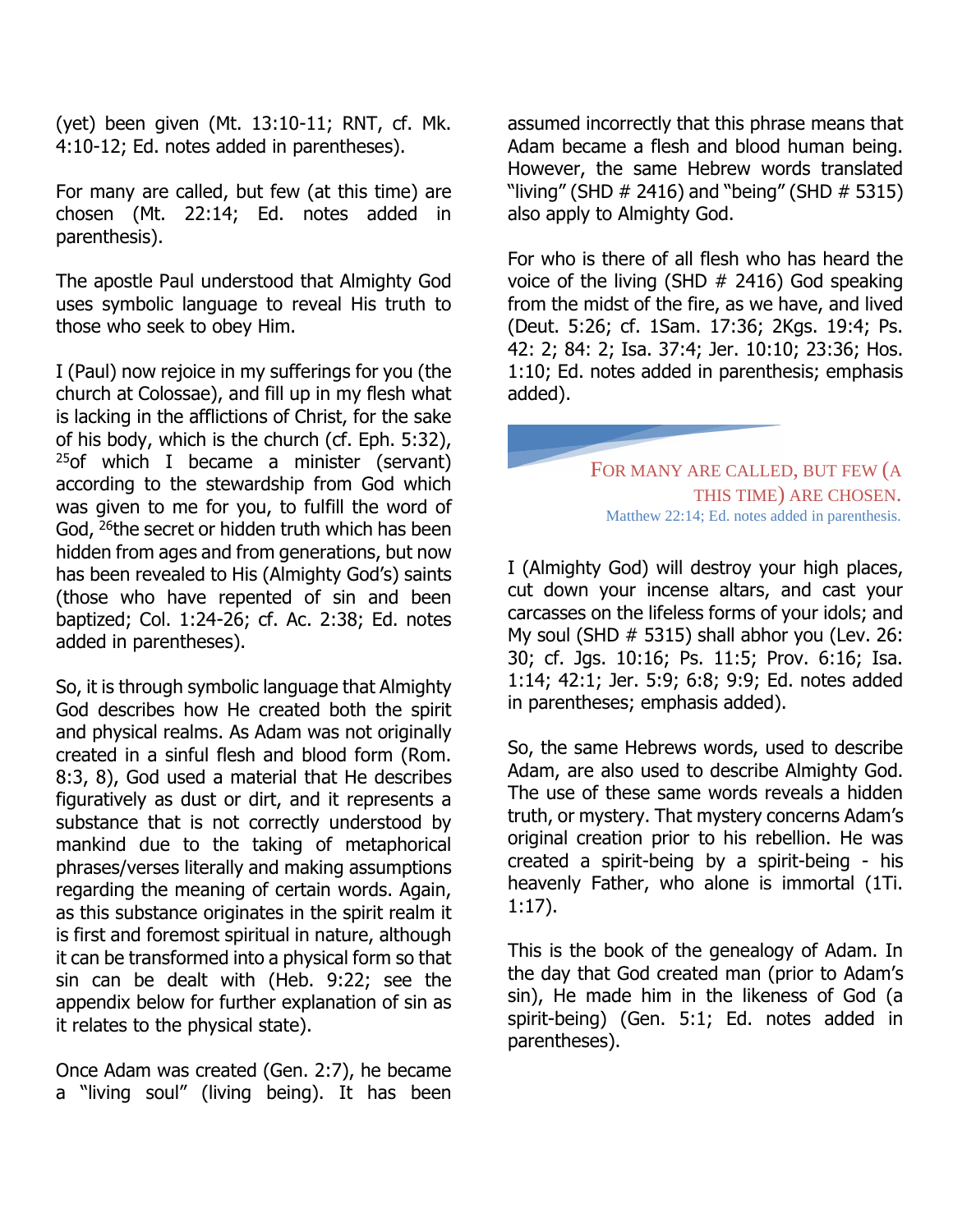In contrast, after Adam's rebellion and change into flesh and blood, a son was born in Adam's image, which was now flesh and blood.

And Adam lived one hundred and thirty years, and begot a son in his own likeness, after his image (flesh and blood), and named him Seth (Gen. 5:3; Ed. notes added in parenthesis).

Everyone who has descended from Adam has died as a result of being born from sinful flesh and blood (Rom. 8:3, 8; see the appendix below for further explanation of sin as it relates to the physical state).

AND ADAM LIVED ONE HUNDRED AND THIRTY YEARS, AND BEGOT A SON IN HIS OWN LIKENESS, AFTER HIS IMAGE (FLESH AND BLOOD); AND NAMED HIM SETH. Genesis 5:3; Ed. notes added in parenthesis

And as we (human beings) have borne the image of the man of dust (Gen. 5:3), we shall also bear (in the future sense, because of repentance from sin) the image of the heavenly man (Jesus Christ) (1Cor. 15:49; Ed. notes added in parentheses).

How will this occur?

Now this I say, brethren, that flesh and blood cannot inherit the kingdom of God (a mortal being cannot be in God's presence but Adam originally was, prior to his sin); nor does corruption (as Adam became after his sin; Gen. 3:7) inherit incorruption.  $51$ Behold, I tell you a hidden truth: We shall not all sleep (remain dead), but we shall all be changed  $-52$ in a moment, in the twinkling of an eye, at the last trumpet (at Christ's return; cf. Ac.1:911; Rev.

11:15). For the trumpet will sound, and the dead will be raised incorruptible (as Adam was originally created, prior to his sin), and we (those of the first resurrection from the dead; cf. Rev. 20:4-6) shall be changed. <sup>53</sup>For this corruptible must put on incorruption, and this mortal must put on immortality (1Cor. 15:50-53; Ed. notes added in parentheses).

If Adam had been created from literal "dust of the ground", he would have been corruptible (subject to decay) and would have been regarded as sinful flesh and blood, before having sinned. Rather, he became corruptible as a result of sin. Therefore, "dust of the ground" is a metaphor that conceals the exact means and method of Adam's creation. However, by examining many other related sections of scripture, it can be seen that Adam was originally created as a spirit-being, in the likeness of God, and could have lived forever in the presence of Almighty God, had he not sinned.

\*\* Appendix: Sin as It Relates to The Physical State

The verses below in Romans reveal that all descendants of Adam and Eve are mortal human beings subject to death due to being born from sinful flesh and blood, which is the result of sin having entered through disobedience to God's law.

Therefore, just as sin entered the world through one man (Adam), and death through sin, and in this way death came to all men, because all sinned – (Rom. 5:12; Ed. notes added in parenthesis)

Even prior to the giving of the law to Israel at Mt. Sinai, death, the penalty for breaking God's law, reigned over all people in the world.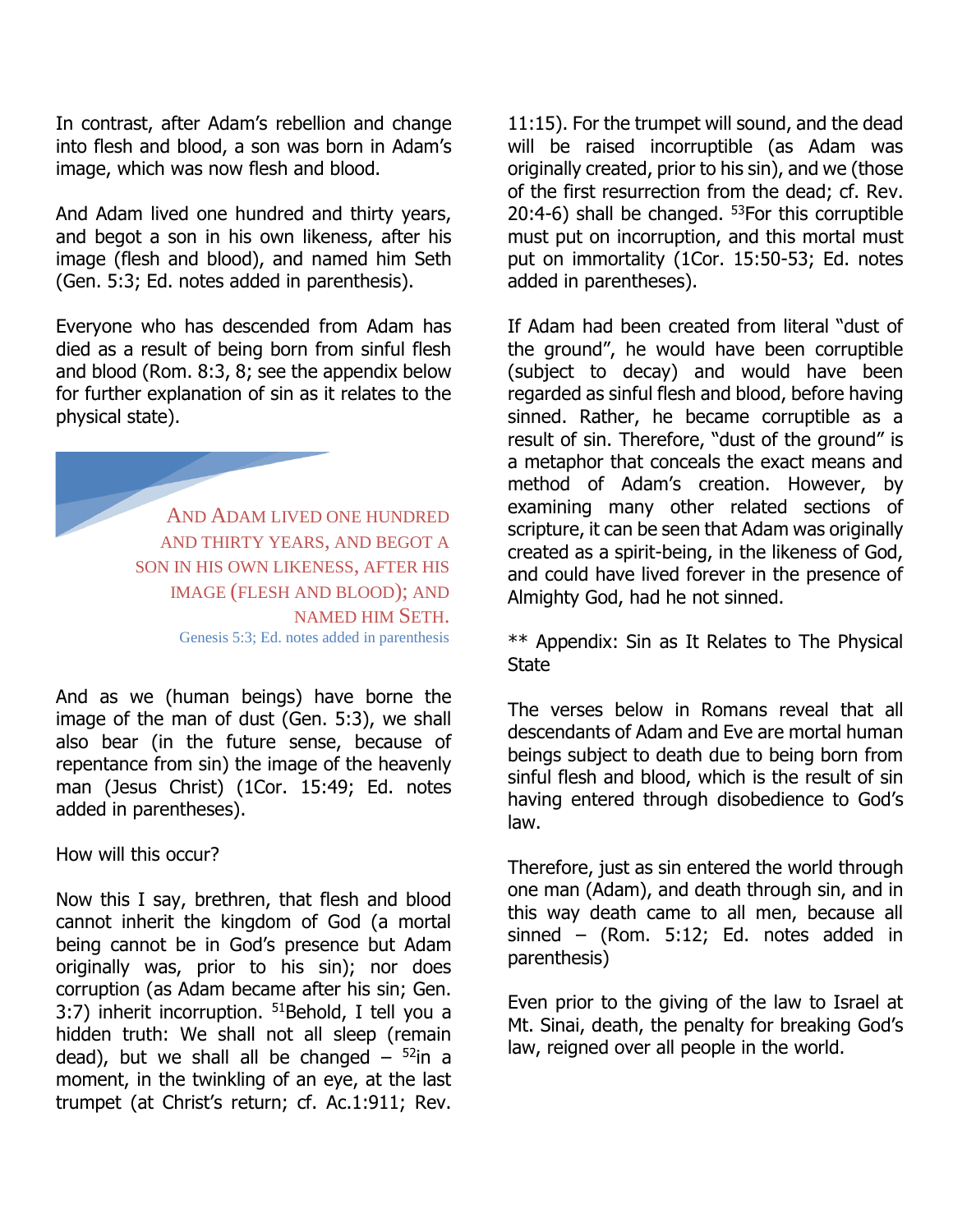for before the law (of sacrifice) was given (under Moses), sin (breaking God's commands, cf. 1Jn. 3:4) was in the world. But sin is not taken into account when there is no law.  $14$ Nevertheless, death reigned from the time of Adam to the time of Moses, even over those who did not sin by breaking a command, as did Adam, who was a pattern (type) of the one (Jesus Christ) to come (Rom. 5:13-14; Ed. notes added in parentheses).

Just as the trespass of the law by one man  $-$ Adam, brought sin and death into the world as a judgment of God, grace and the gift of righteousness from God, following justification for breaking the law, was brought by the one man – Jesus Christ.

But the gift is not like the trespass. For if the many died by the trespass of the one man (Adam), how much more did God's grace and the gift that came by the grace of the one man, Jesus Christ, overflow to the many! <sup>16</sup>Again, the gift of God is not like the result of the one man's sin: The judgment followed one sin and brought condemnation (death), but the gift followed many trespasses and brought justification (following repentance).  $^{17}$ For if, by the trespass of the one man (Adam), death reigned through that one man, how much more will those who receive God's abundant provision of grace and of the gift of righteousness reign in life through the one man, Jesus Christ. <sup>18</sup>Consequently, just as the result of one trespass was condemnation for all men (all people became mortal human beings), so also the result of one act of righteousness (Christ's perfect sacrifice) was justification that brings life for all men. <sup>19</sup>For just as through the disobedience of the one man (Adam) the many were made sinners, so also through the obedience of the one man (Jesus Christ) the many will be made righteous. <sup>20</sup>The law (of sacrifice) was added so that the trespass might increase (people were not immediately condemned to death as they were physically

purified, cf. Heb. 9:13). But where sin increased, grace increased all the more,  $21$ so that, just as sin reigned in death, so also grace might reign through righteousness to bring eternal life through (the sacrifice of) Jesus Christ our Lord (Rom. 5:15-21; Ed. notes added in parentheses).

The apostle Paul continues the thought in Romans chapter 6:1-2, telling us clearly that we must not live in sin any longer. Why? Because we will again bring upon ourselves the judgment of death as a penalty for law-breaking.

What shall we say, then? Shall we go on sinning (breaking God's law) so that grace may increase? <sup>2</sup>By no means! We died to sin (our old self – in baptism); how can we live in it any longer? (Ed. notes added in parentheses)

The grace of Almighty God is the means by which we can be saved from the penalty of death for the violation of His divine law and commandments. All people require God's grace in order to prevent the judgment of death for two reasons. First, we are all sinners (Rom. 3:23) and therefore subject to the death penalty. Second, we all have the penalty of sin harboring in our mortal bodies as a result of Adam's trespass (Rom. 5:12). In other words, we are all under the law since we are all descendants of the first man who broke God's law and allowed sin, and consequently death, to enter.

Now we know that whatever the law says, it says to those who are under the law, that every mouth may be stopped, and all the world may become guilty before God. <sup>20</sup>Therefore by the deeds (ordinances) of the (sacrificial) law no flesh will be justified in His sight, for by the law is the knowledge (understanding) of sin (Rom. 3:19; Ed. notes added in parentheses; emphasis added).